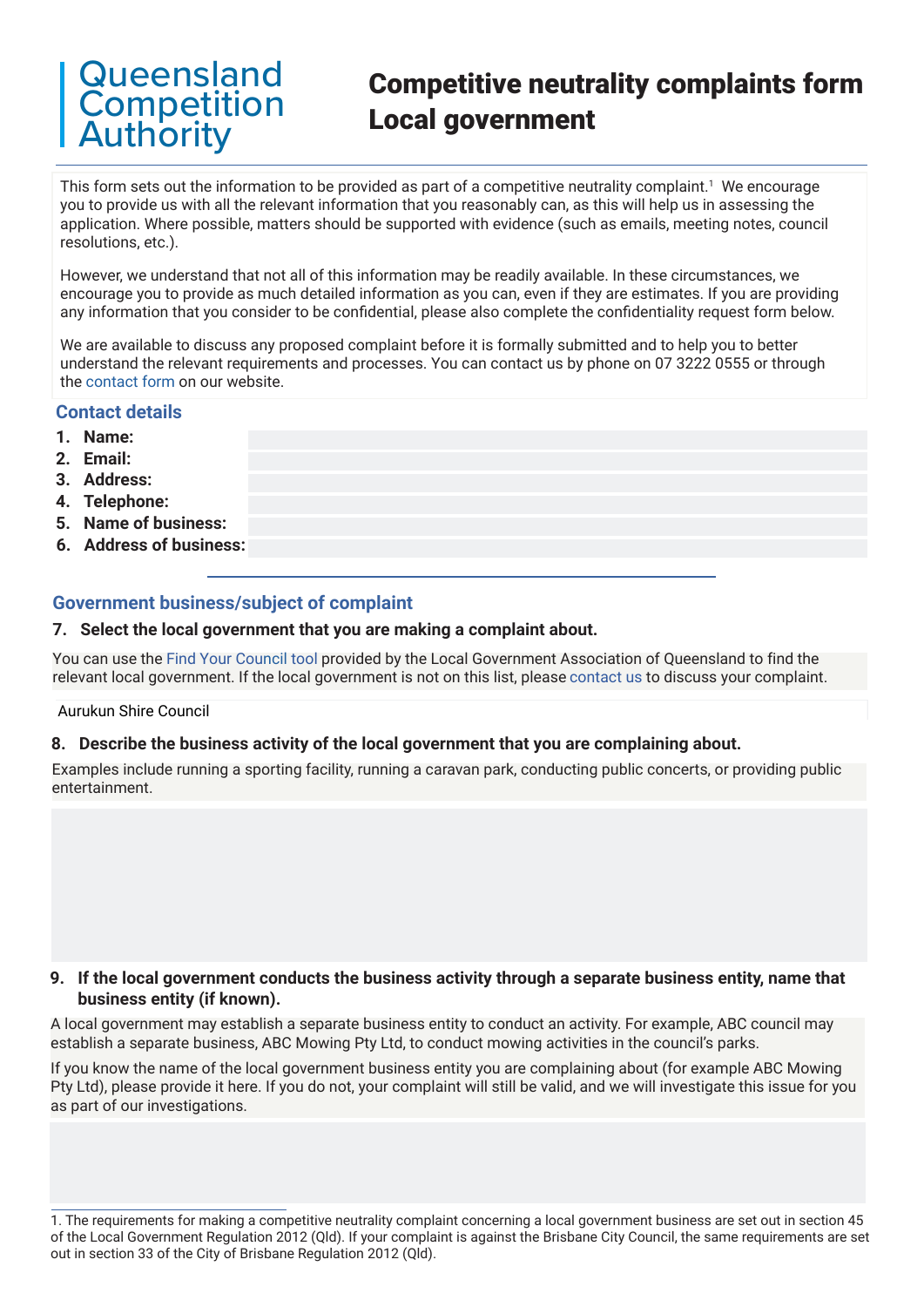## **Alleged failure of government business entity to comply with the competitive neutrality principle**

The competitive neutrality complaint must contain details of the local government business entity's alleged failure to comply with the principle of competitive neutrality in conducting the business activity that is the subject of the complaint.

The principle of competitive neutrality is that a local government business entity that is conducting a business activity in competition with the private sector should not enjoy a net advantage over competitors only because the local government business entity is in the public sector.

### **10. Describe how you consider the local government business entity failed to comply with the principle of competitive neutrality in conducting the business activity that you are complaining about.**

For example, the local government business entity may have failed to abide by the code of competitive conduct, or it may enjoy competitive advantages because it is a public sector business entity.

## **Details of your business**

The competitive neutrality complaint must include sufficient details to show:

- a) that the person making the complaint is, or could be, in competition with the local government business entity (Part A); and
- b) how the the person making the complaint is, or may be, adversely affected by the local government business entity's alleged failure to comply with the principle of competitive neutrality (Part B).

Both Part A and Part B need to be shown to meet the legislative requirements for your complaint to be valid. We encourage you to provide as much detail as possible for both Part A and Part B to assist us in investigating your complaint.

Please proceed to the next page to complete this question.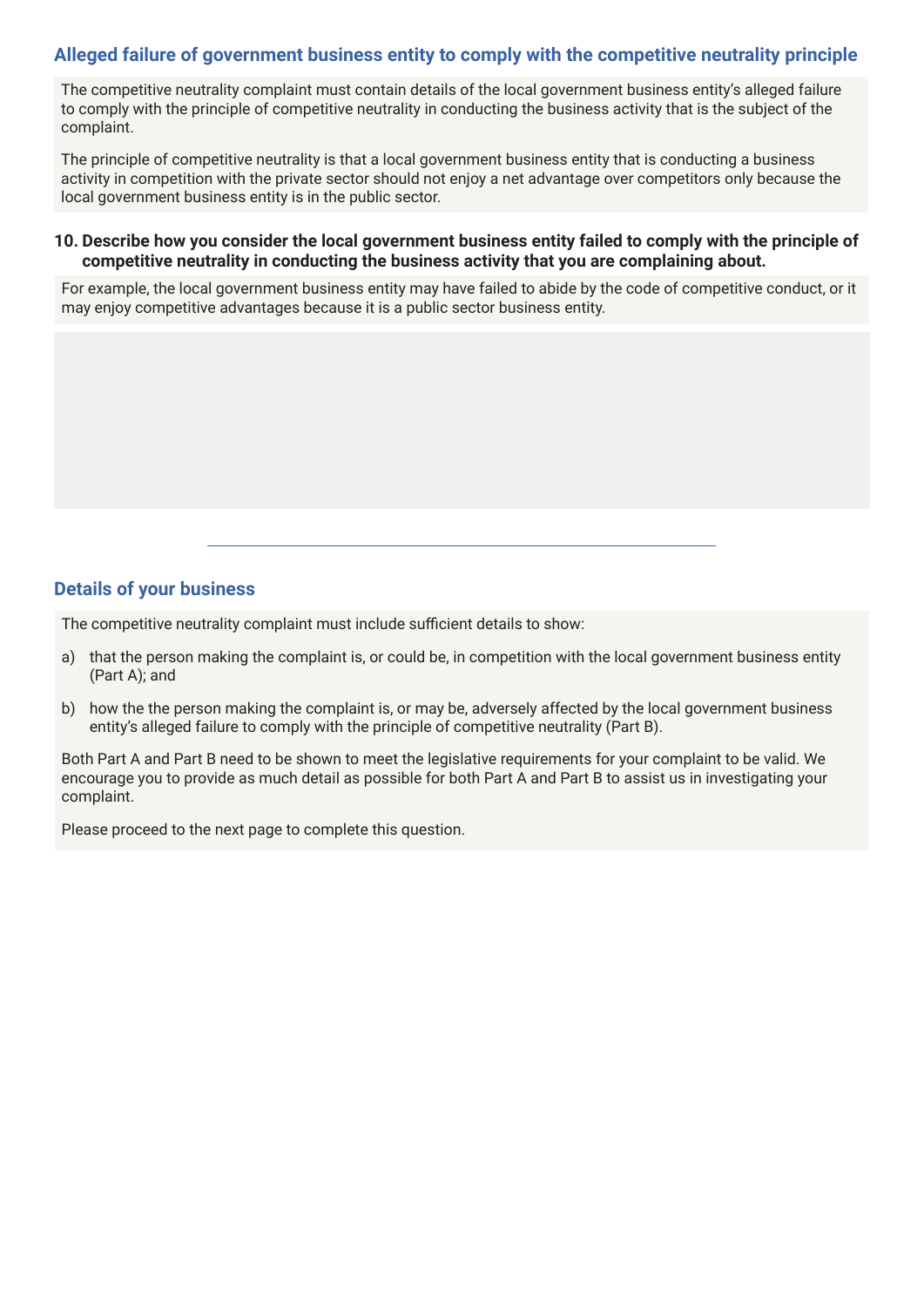## **Part A: Being in competition in a particular market**

For Part A, we need detailed information to show that your business is (or could be) competing with the local government business entity.

Businesses compete with each other in a particular market. In order to check if your business competes with a local government business entity, we first need to establish whether your business and the local government business entity operate in the same market.

A market is an area of close competition between firms. A market is typically defined by reference to its product and geographic dimensions. A key part of defining the relevant market involves identifying strong or close substitutes for the goods or services that your business provides.

For example, if you sell a good or service that can be considered to be a substitute for a good or service that a local government business entity provides, you may be considered to be competing with the business entity in the market for that good or service. A market also has a geographic dimension—for example, a lawn-mowing business based on the Gold Coast is unlikely to be competing in the same market as a lawn-mowing business based in Cairns.

### **11. Describe in detail the goods and/or services that your business provides.**

- **12. Describe the geographic area in which your business operates.**
- **13. Does the environment in which your business operates have any special features (for example, an isolated population, government subsidies, etc.)?**

The following question (question 14) is optional. It will help us to better understand your business; however, you do not have to answer it in order for your complaint to be valid. You can claim confidentiality over the information that you provide in this question by completing the confidentiality request form below. In the form, note that you wish to claim confidentiality over the information provided in question 14.

- **14. Optional question: In order for us to better understand your business, please complete the questions below. You can provide this information to us confidentially by completing the confidentiality request form below.**
- **a) What is your business turnover and revenue?**
- **b) Are there other businesses (private or government businesses) that you consider to be your competitors? Can you provide their names?**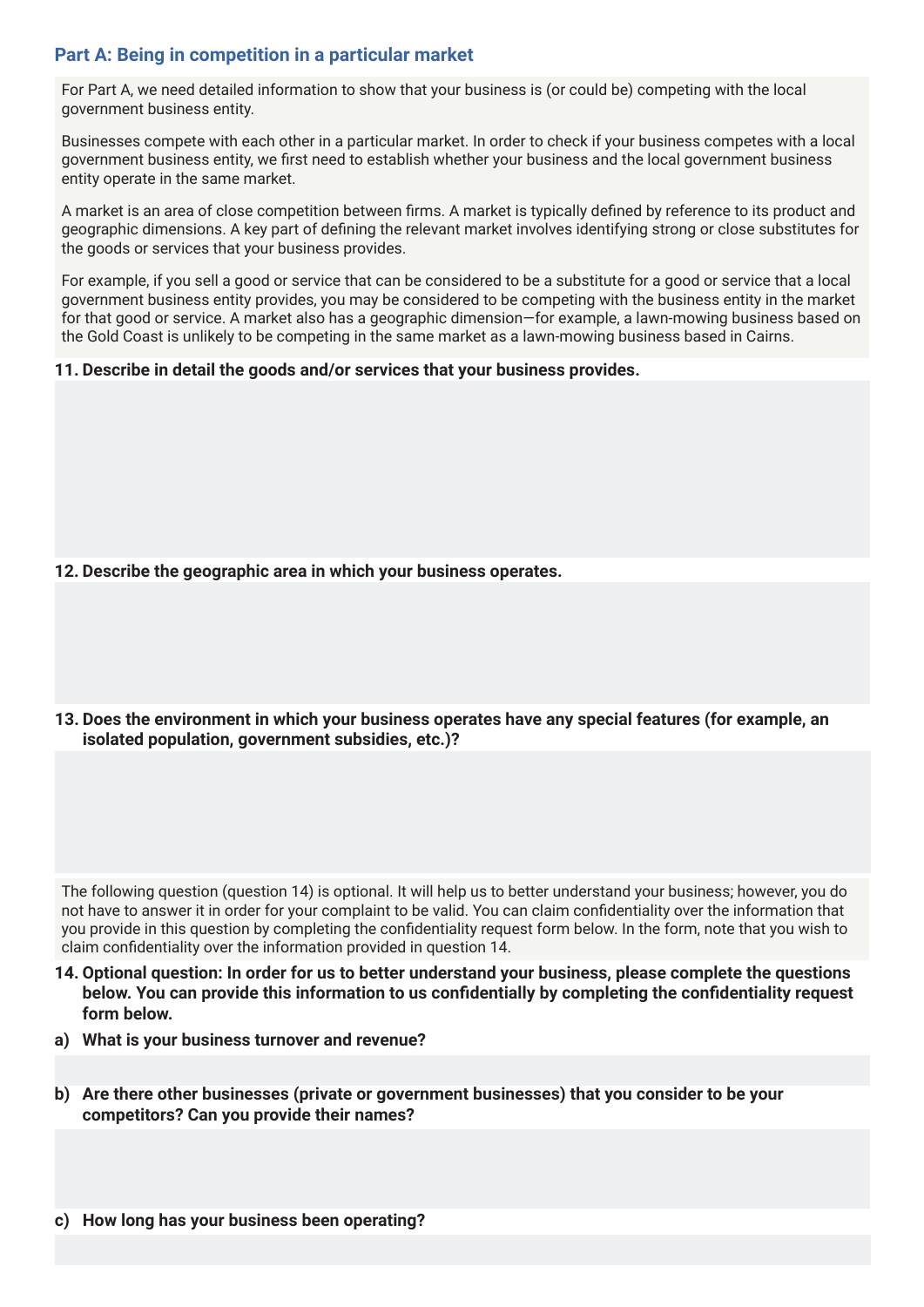## **Part B: Adversely affected by alleged failure to comply with competitive neutrality principles**

For Part B, we need detailed information to show that your business is, or may be, adversely affected by the local government business entity's alleged failure to comply with the principle of competitive neutrality.

### **15. Provide information addressing how you are adversely affected by the local government business entity's alleged failure to comply with the principle of competitive neutrality.**

Provide supporting evidence such as details of lost revenue, lost tenders, etc.

## **Attempt to contact the government agency**

The competitive neutrality complaint must include sufficient details to show whether you have made a genuine, but unsuccessful, attempt to resolve your issue with the local government.

#### **16. Describe your attempts to contact the local government to resolve the dispute, and any responses you received from the local government.**

Please attach any supporting evidence, including emails, meeting notes, etc.

If you cannot show that you have made a genuine attempt to resolve the complaint with the local government, we may refuse to investigate your complaint.

You can request that the information provided in this section to be kept confidential by us, by completing the confidentiality request form below.